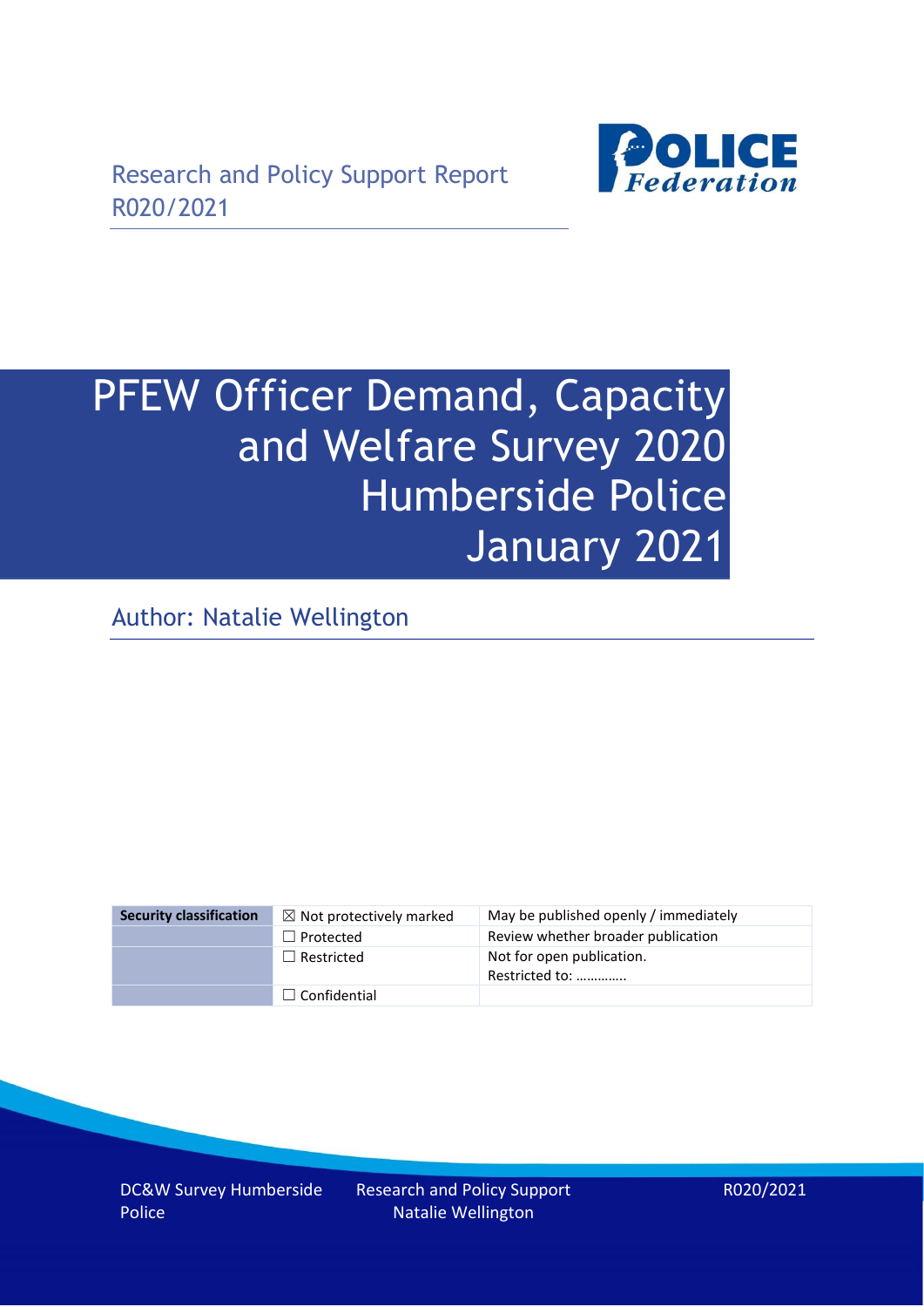# **CONTENTS**

| 2.          |                                                            |  |
|-------------|------------------------------------------------------------|--|
| 3.          |                                                            |  |
| 4.          |                                                            |  |
| 5.          |                                                            |  |
| 6.          |                                                            |  |
| $7_{\cdot}$ | ORGANISATIONAL SUPPORT FOR MENTAL HEALTH AND WELLBEING  17 |  |
| 8.          |                                                            |  |
|             |                                                            |  |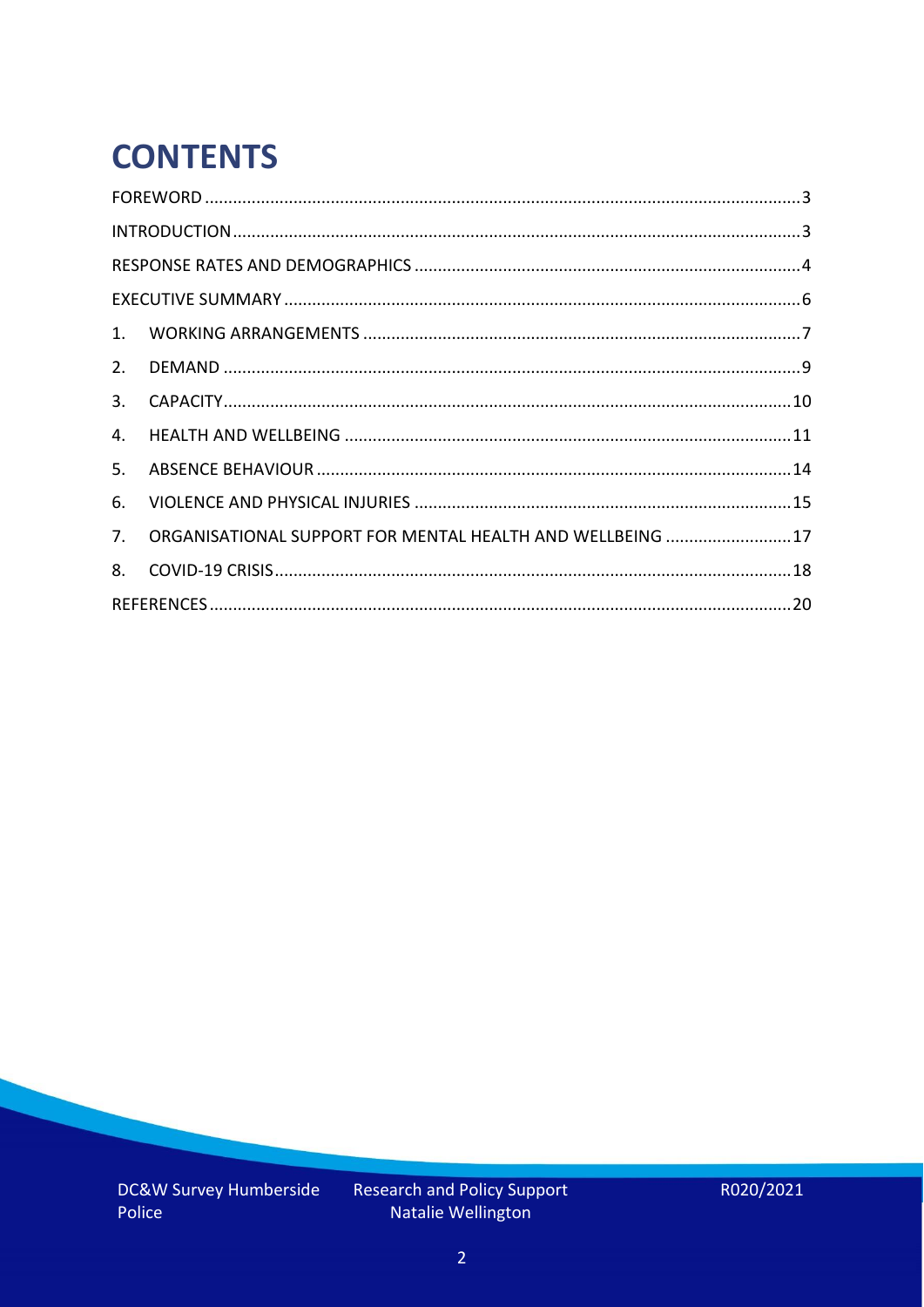### <span id="page-2-0"></span>**FOREWORD**

#### <span id="page-2-1"></span>**INTRODUCTION**

The Demand, Capacity and Welfare Survey is a biennial survey that started in 2016. This was in response to unprecedented budgetary cuts and a 14% fall in officer numbers over a seven year period from a high of 142,056 in 2009 to 122,748 in March 2016. <sup>i</sup> Evidence from a focus group study conducted by the PFEW<sup>ii</sup> also highlighted that these reductions may have been having a negative effect on officers' individual wellbeing. It was within this context that the Police Federation of England and Wales (PFEW) began a biennial Demand, Capacity and Welfare Survey. The 2020 PFEW Demand, Capacity and Welfare Survey is the third iteration of the survey. Due to the current global health crisis we have included questions specific to COVID-19, in order to help us to better understand the impacts of working within the police service during this crisis and officers' experiences on the ground. We have reported personal impacts in a specific section and organisational impacts are reported at contextually appropriate points throughout the report, to enable comparisons with other relevant items (for example we have included the results for the question asking whether COVID-19 has had an impact on single-crewing within the same section as the results for the question regarding frequency of single-crewing).

This report provides a summary of responses to key questions from the 2020 PFEW Officer Demand, Capacity and Welfare Survey from respondents in Humberside Police.

Where appropriate, details of average responses from previous years, or the police service as a whole, are also presented.<sup>1</sup> However, differences across these figures have not been tested to assess whether they are statistically significant;<sup>2</sup> therefore, any and all differences reported are for guidance only and must be treated with caution. When comparing forcelevel data across years, a dash (–) is used, when applicable, to indicate where a force report was not provided due to small sample sizes.

Please be aware that the total number of responses for each item may vary slightly as not all items were answered by all respondents, and all percentages are rounded to the nearest

 $1$  Data were weighted at a national level on the basis of respondents' force to ensure that each force were proportionally represented within the national sample; no weightings were applied at a force level. More information about weightings can be found in the 2020 Technical Annex R098/2020.

 $2$  As all the data are derived from samples of the population, rather than the whole population, percentage figures calculated are strictly speaking estimates, rather than exact measures. This means that every figure has a margin of error associated with it. Hence a very small percentage difference year on year may be due to sampling, rather than to actual changes.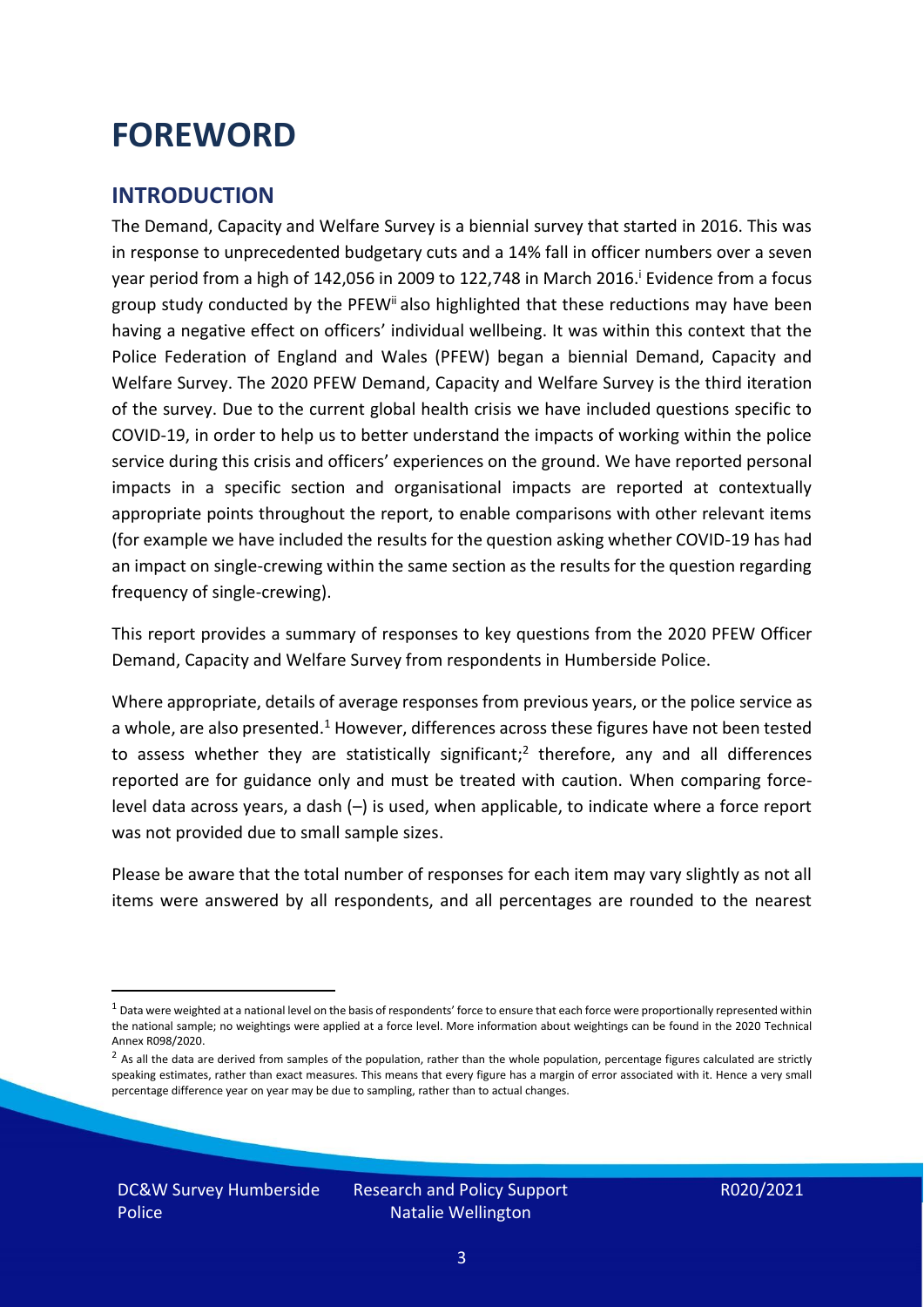whole number. In addition, the actual differences between any and all groups may be quite small, and these details should be considered when interpreting the data.

#### <span id="page-3-0"></span>**RESPONSE RATES AND DEMOGRAPHICS**

Survey responses were gathered over a seven-week period between October and November 2020. All officers of the federated ranks in England and Wales were eligible to participate. Analyses were conducted on a sample of 12,471 responses drawn from all 43 forces across England and Wales. The national response rate for the 2020 survey was 10%.

Overall, 3% of respondents (n=423) to the survey declined to state which force they belonged to. These responses have been included within the national data but are excluded from force-level analyses.<sup>3</sup>

109 responses were received from Humberside Police, representing a response rate of around 6% (based on March 2020 Home Office figures of officer headcount).<sup>iii</sup> The margin of error for this report has been calculated using the size of the sample and population. At a 95% confidence level, this force report has a 9% margin of error. If the margin of error is less than 5%, it can be considered to be within the normal bounds of academic rigour.<sup>4</sup> If this threshold has not been met, the results from this report must be interpreted with caution.

62% of responses from Humberside Police were received from male officers and 30% of responses were from female officers. The other 7% preferred not to say or identified in another way. In regards to rank, 72% of respondents from Humberside Police were Constables, 17% were Sergeants, 11% were Inspectors, and 0% were Chief Inspectors. 3% of responses from Humberside Police were received from Black and Minority Ethnic (BME) officers.

DC&W Survey Humberside Police

<sup>&</sup>lt;sup>3</sup> Please see the 2020 Technical Annex R098/2020 for excluded cases.

<sup>&</sup>lt;sup>4</sup> The generally accepted academic standards is a 95% confidence level with a 5% (or less) margin of error.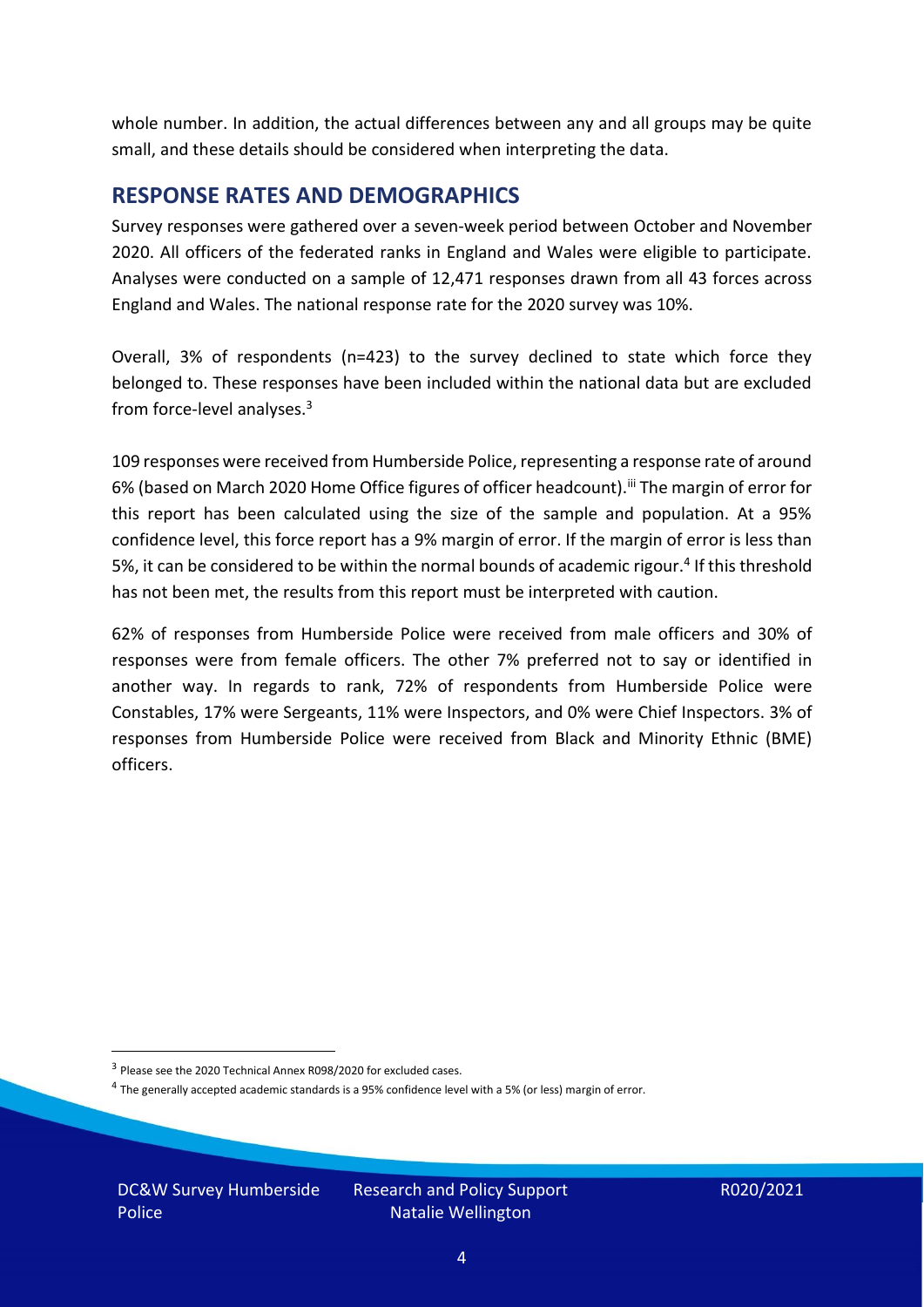### **INFOGRAPHIC**

### **Who responded?**

**109** responses were received from Humberside Police, representing a **6%** response rate.



DC&W Survey Humberside Police

Research and Policy Support Natalie Wellington

#### R020/2021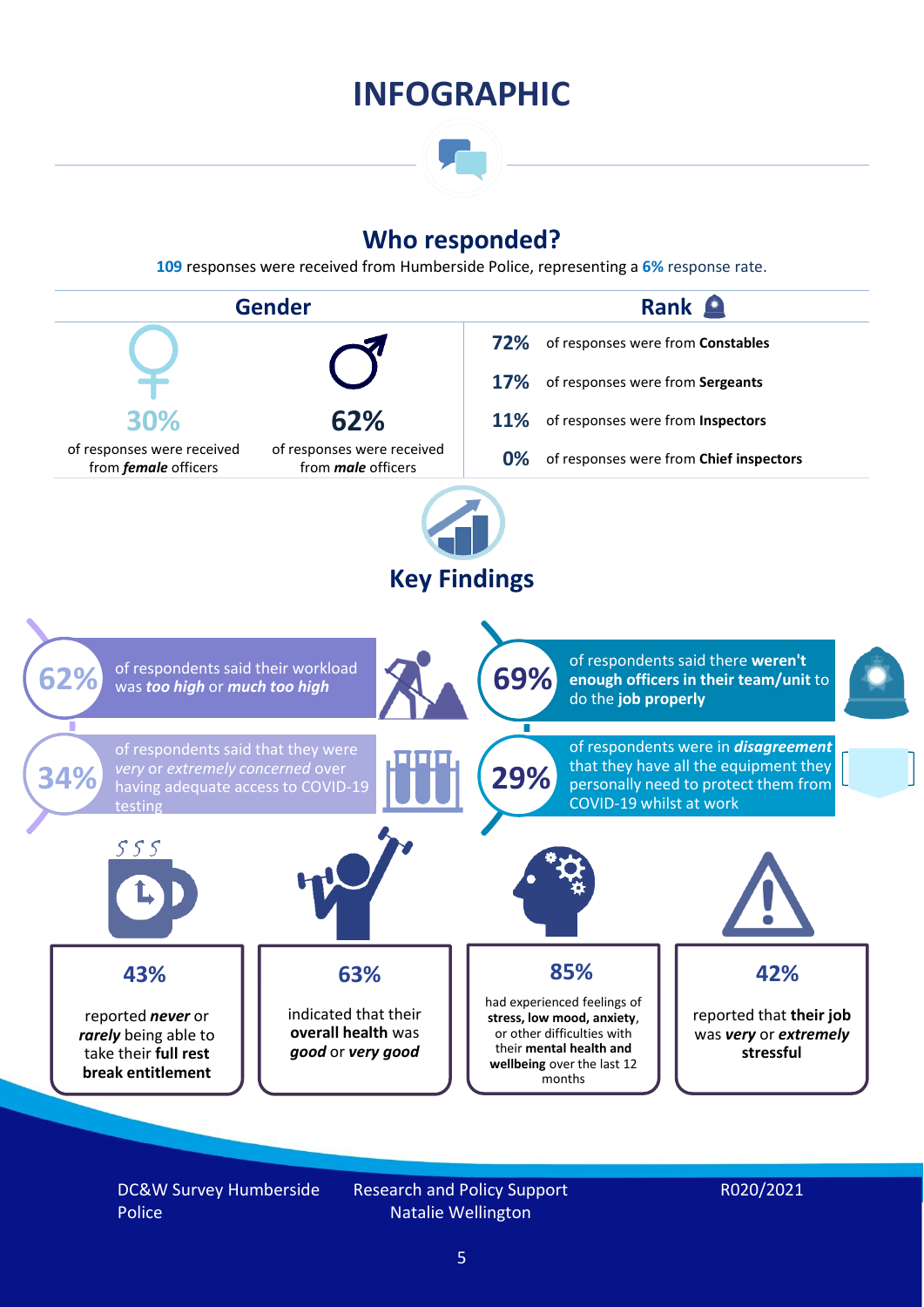# <span id="page-5-0"></span>**EXECUTIVE SUMMARY**

- **109** responses were received from Humberside Police, representing a response rate of around **6%**.
- The average (mean) rating for **overall job satisfaction** for respondents was **5/10**.
- **64%** reported being **single-crewed** *often* or *always* and **13%** reported being **singlecrewed** *more often* due to **COVID-19**.
- **43%** of respondents reported *never* or *rarely* being able to take their **full rest break entitlement**; *lower than* the proportion in 2018 (54%).
- **62%** of respondents reported that their **workload** is currently *too high*, or *much too high*; *lower than* the proportion in 2018 (73%).
- **69%** of respondents said there **weren't enough officers in their team/unit** to do the **job properly**.
- The average (mean) **overall life satisfaction** rating was **6/10**. This can be compared to the national average of 6/10.
- **63%** of respondents indicated that their **overall health** was *good* or *very good.*
- **42%** of respondents said that they viewed their job as *very* or *extremely* **stressful**. This was *lower than* the proportion in 2018 (52%).
- **85%** of respondents indicated that they had **experienced feelings of stress, low mood, anxiety, or other difficulties with their health and wellbeing** over the last 12 months.
- **10%** of respondents reported that they had suffered **one or more injuries** that required medical attention as a result of **work-related violence** in the last year.
- **9%** of respondents reported that they had suffered **one or more injuries**that required medical attention as a result of **work-related accidents** in the last year.
- **29%** of respondents reported that they were *very* or *extremely worried* about the **impact that the COVID-19 crisis will have on them personally**.
- **3%** of respondents reported that they *have* or *have had* **COVID-19** confirmed by a positive antigen or antibody test.
- **29%** of respondents reported that they *disagreed* or *strongly disagreed* that they **have all the equipment they personally need to protect them from COVID-19 whilst at work**.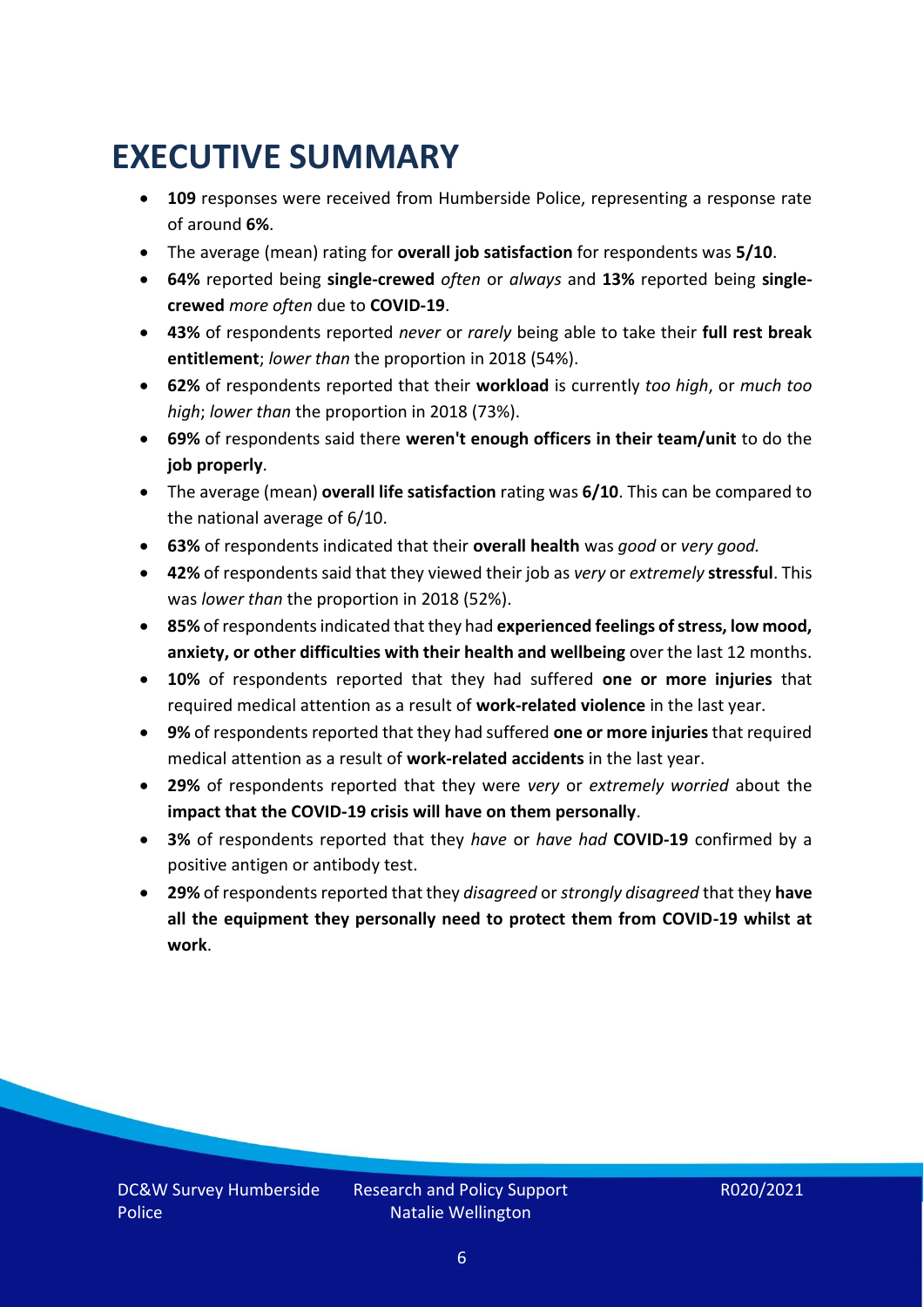### <span id="page-6-0"></span>**1. WORKING ARRANGEMENTS**

### **1.1. OVERALL JOB SATISFACTION**

Respondents were asked to rate their overall job satisfaction between 0 and 10, where 0 was 'not at all satisfied' and 10 was 'completely satisfied.' The average (mean) rating for overall job satisfaction for respondents from Humberside Police was 5/10 (range 0-10), with 36% of respondents reporting an overall job satisfaction rating of *4* or *less*. This can be compared to the national average of 5/10 (range 0-10), and 37% of respondents reporting an overall job satisfaction rating of *4* or *less*.

#### **1.2. SHIFT LENGTH**

37% of respondents from Humberside Police reported that their formal shift duration was more than the 8-10 hours advised by the Health and Safety Executive<sup>iv</sup> and the Police Negotiating Board,<sup>v</sup> and 33% of respondents indicated a shift length of 12 hours or *more*. 9% of the national sample indicated that their formal shift duration was more than 8-10 hours, and 7% indicated a shift length of *12 hours* or *more*. 5

#### **1.3. SINGLE-CREWING**

Among respondents from Humberside Police, for whom this item was applicable, 64% reported being single-crewed either *often* or *always* over the previous 12-month period. This can be compared with 58% of respondents from the national sample.<sup>6</sup>

Due to COVID and the social distancing regulations implemented by the UK government, forces may have changed their normal operational procedures around crewing in order to reduce opportunities for infection between colleagues. The NPCC released guidance stating that when officers are double crewed a surgical Type IIR face mask should be worn in an enclosed space, such as a vehicle or personnel carrier, when social distancing cannot be achieved.<sup>vi</sup> However, some of the units may have decided to reduce the risk further by limiting double crewing or placing officers in bubbles. As such, in this year's iteration of the survey we wanted to ask an additional query about COVID-19 in relation to crewing levels, to see if crewing levels were affected by this. The findings were that 13% from Humberside Police reported being single-crewed *more often* due to COVID-19.

DC&W Survey Humberside Police

<sup>&</sup>lt;sup>5</sup> Respondents that reported not applicable were removed from force-level and national analysis.

 $<sup>6</sup>$  Respondents that reported not applicable were removed from force-level and national analysis.</sup>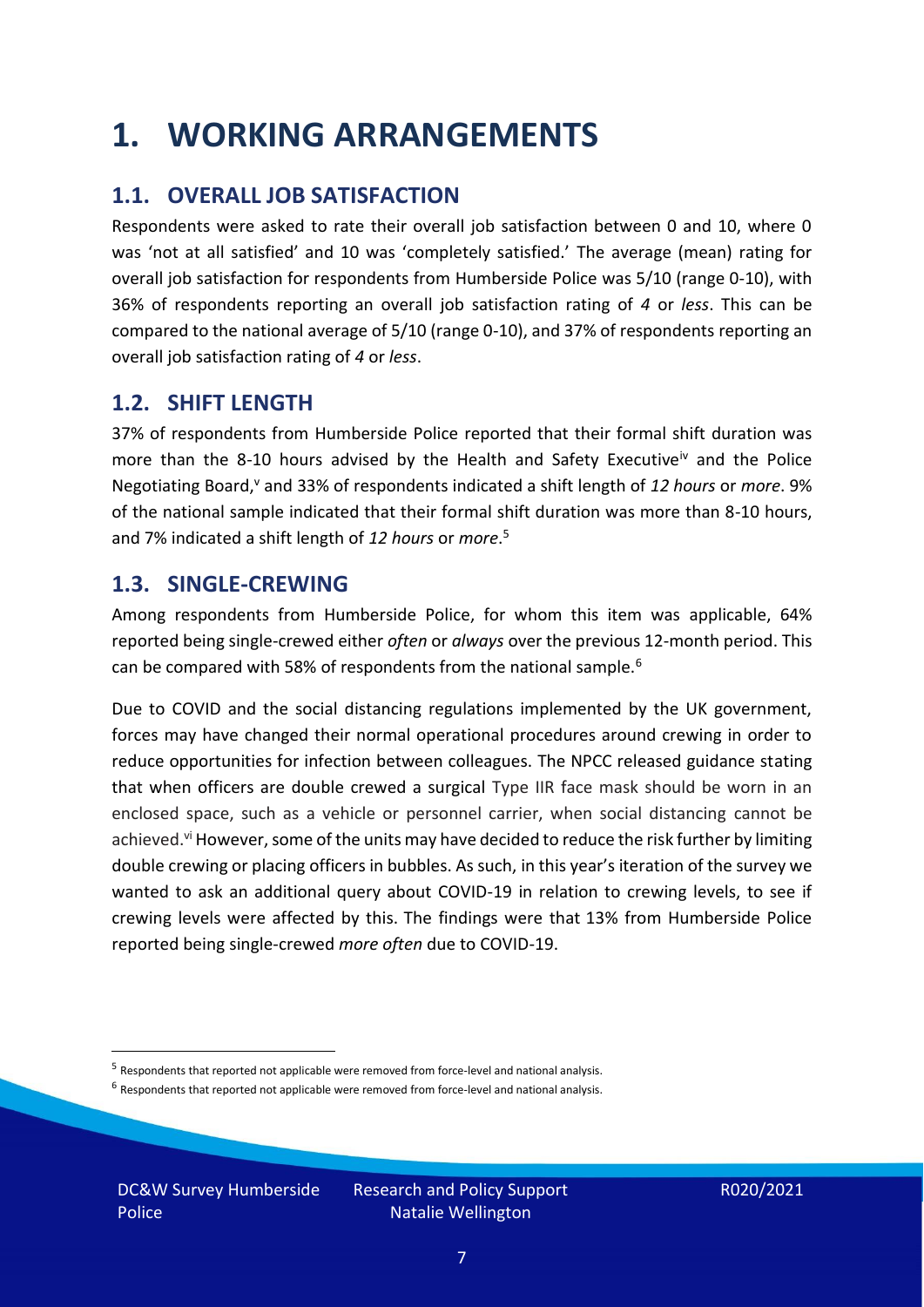### **1.4. BREAKS, REST DAYS AND ANNUAL LEAVE**

43% of respondents from Humberside Police reported *never* or *rarely* being able to take their full rest break entitlement, and 46% reported having had *two* or *more* rest days cancelled in the previous 12-month period. Furthermore, 66% of respondents from Humberside Police told us that they had a request for annual leave refused *once* or *more* in the previous 12 month period.

Historical comparisons for items relating to breaks, rest days and annual leave for Humberside Police, are also provided in *Table 1* below.

| Table 1: Force level figures for breaks, rest days<br>and annual leave                                       | 2016 | 2018 | 2020 |
|--------------------------------------------------------------------------------------------------------------|------|------|------|
| Reported being never or rarely able to take full<br>rest break entitlement                                   | 55%  | 54%  | 43%  |
| Reported having two or more rest days<br>cancelled in the previous 12 months                                 | 75%  | 73%  | 46%  |
| Reported having a request for annual leave<br>refused once or more in the previous 12<br>months <sup>7</sup> | 97%  | 80%  | 66%  |

DC&W Survey Humberside Police

<sup>&</sup>lt;sup>7</sup> Please note, there were moderate changes to the question wording and response scale for this item between the 2016 and 2018 iterations of this survey. Please take this into consideration when interpreting any and all differences in the findings between these years, as altering the way in which a question is framed may unintentionally affect the way in which an individual responds.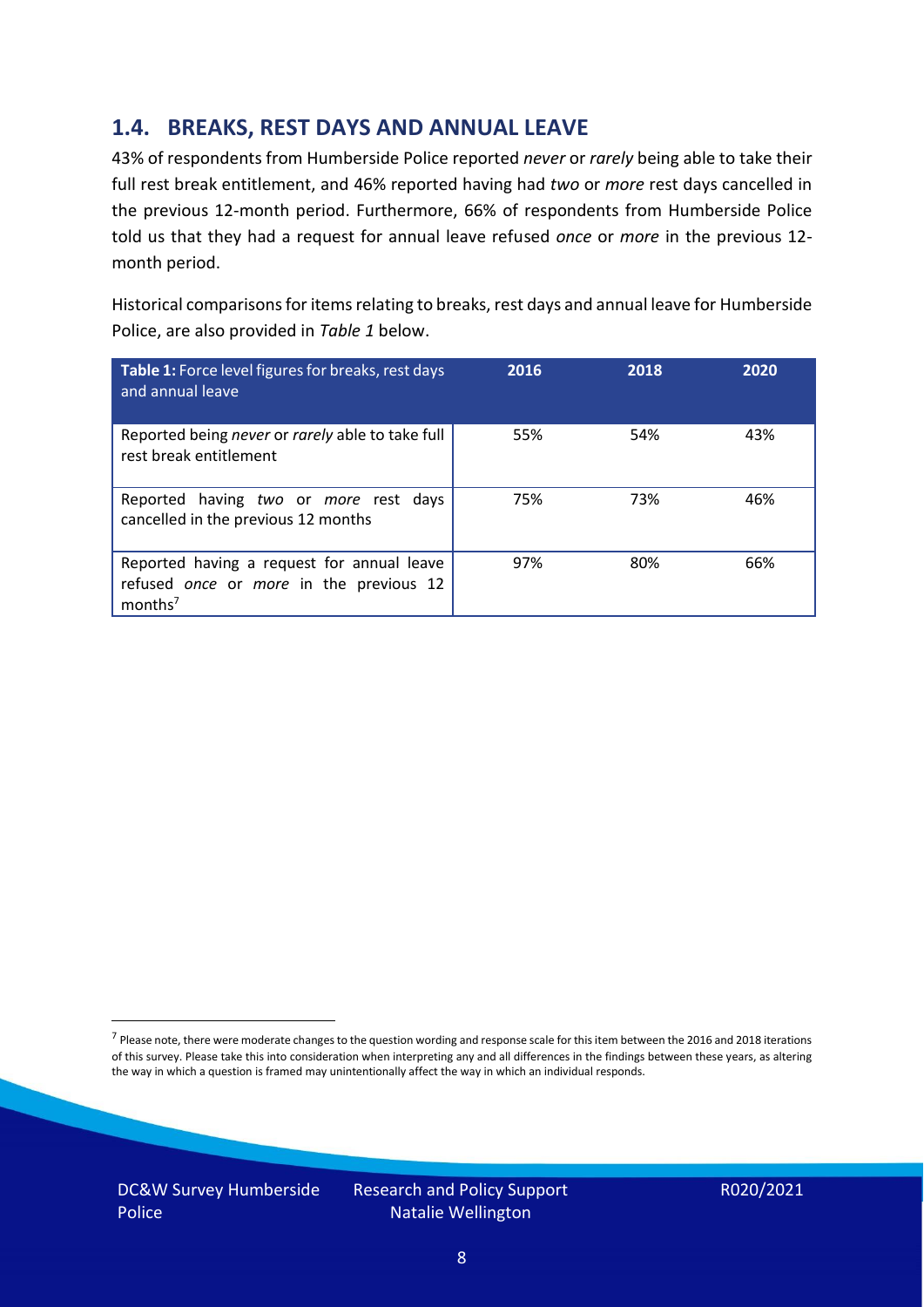# <span id="page-8-0"></span>**2. DEMAND**

### **2.1. WORKLOAD**

62% of respondents from Humberside Police told us that their workload is currently *too high*, or *much too high*. An historical comparison for both national and local proportions for workload are displayed in *Table 2* below.

| Table 2: Proportion of respondents reporting<br>that their workload was too high or much too<br>high in the previous 12-month period | 2016 | 2018 | 2020 |
|--------------------------------------------------------------------------------------------------------------------------------------|------|------|------|
| Force-level figures                                                                                                                  | 71%  | 73%  | 62%  |
| National figures                                                                                                                     | 66%  | 72%  | 60%  |

#### **2.2. AMOUNT AND PACE OF WORK**

84% of respondents from Humberside Police *disagreed* or *strongly disagreed* that they generally have enough officers to manage all the demands being made on them as a team/unit.

Furthermore, 20% *agreed* or *strongly agreed* that they had enough time to engage in proactive policing in their team/unit. An historical comparison for both national and local proportions for this item are displayed in *Table 3* below.

| <b>Table 3: Proportion of respondents reporting</b><br>that they agreed or strongly agreed that they<br>had enough time to engage in proactive<br>policing in their team/unit | 2016 | 2018 | 2020 |
|-------------------------------------------------------------------------------------------------------------------------------------------------------------------------------|------|------|------|
| Force-level figures                                                                                                                                                           | 8%   | 7%   | 20%  |
| <b>National figures</b>                                                                                                                                                       | 13%  | 9%   | 14%  |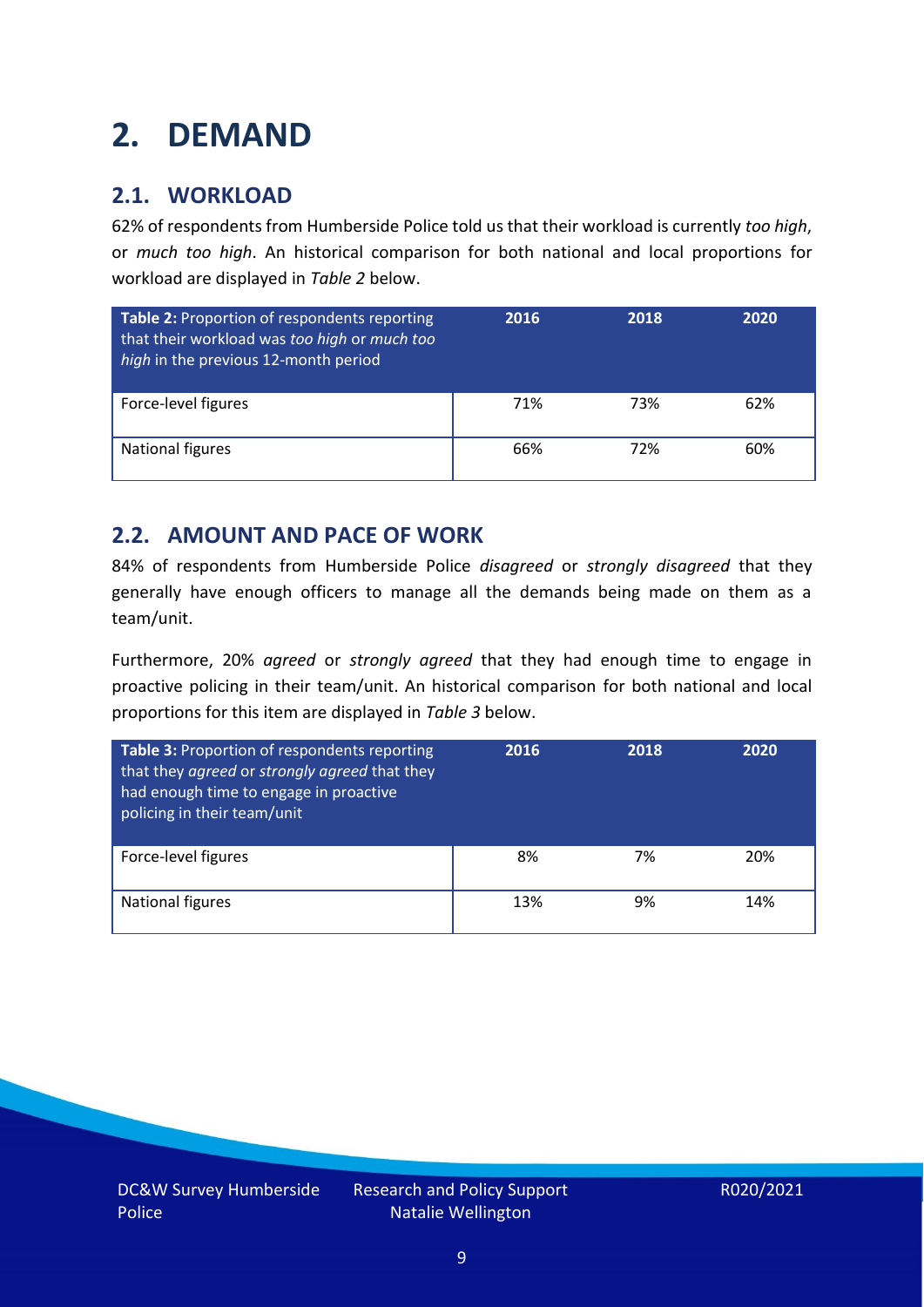# <span id="page-9-0"></span>**3. CAPACITY**

### **3.1. MINIMUM OFFICER STAFFING**

73% of respondents from Humberside Police indicated that their team or unit had a minimum officer staffing level.

Among respondents whose team or unit had a minimum officer staffing level, 17% indicated that this level was *never* or *rarely* achieved.

Respondents were asked how often minimum staffing levels have been met compared to before the COVID-19 crisis. 25% reported minimum staffing levels being met *less frequently* compared to before the COVID-19 crisis.

### **3.2. OFFICER STAFFING ARRANGEMENTS**

65% of respondents *disagreed* or *strongly disagreed* that the way officer staffing levels are determined in their team/unit seems to be effective. Historical comparisons for this item and one other key item, relating to capacity to deal with demand for Humberside Police, are provided in *Table 4* below.

| <b>Table 4:</b> Force level figures for key items relating to capacity                  |                                                               |      |      |  |
|-----------------------------------------------------------------------------------------|---------------------------------------------------------------|------|------|--|
| <b>Statements</b>                                                                       | Proportion of respondents who<br>disagreed with the statement |      |      |  |
|                                                                                         | 2016                                                          | 2018 | 2020 |  |
| The way officer staffing levels are determined in my<br>team/unit seems to be effective | 84%                                                           | 82%  | 65%  |  |
| There are enough officers in my team/unit for me to do<br>my job properly               | 89%                                                           | 91%  | 69%  |  |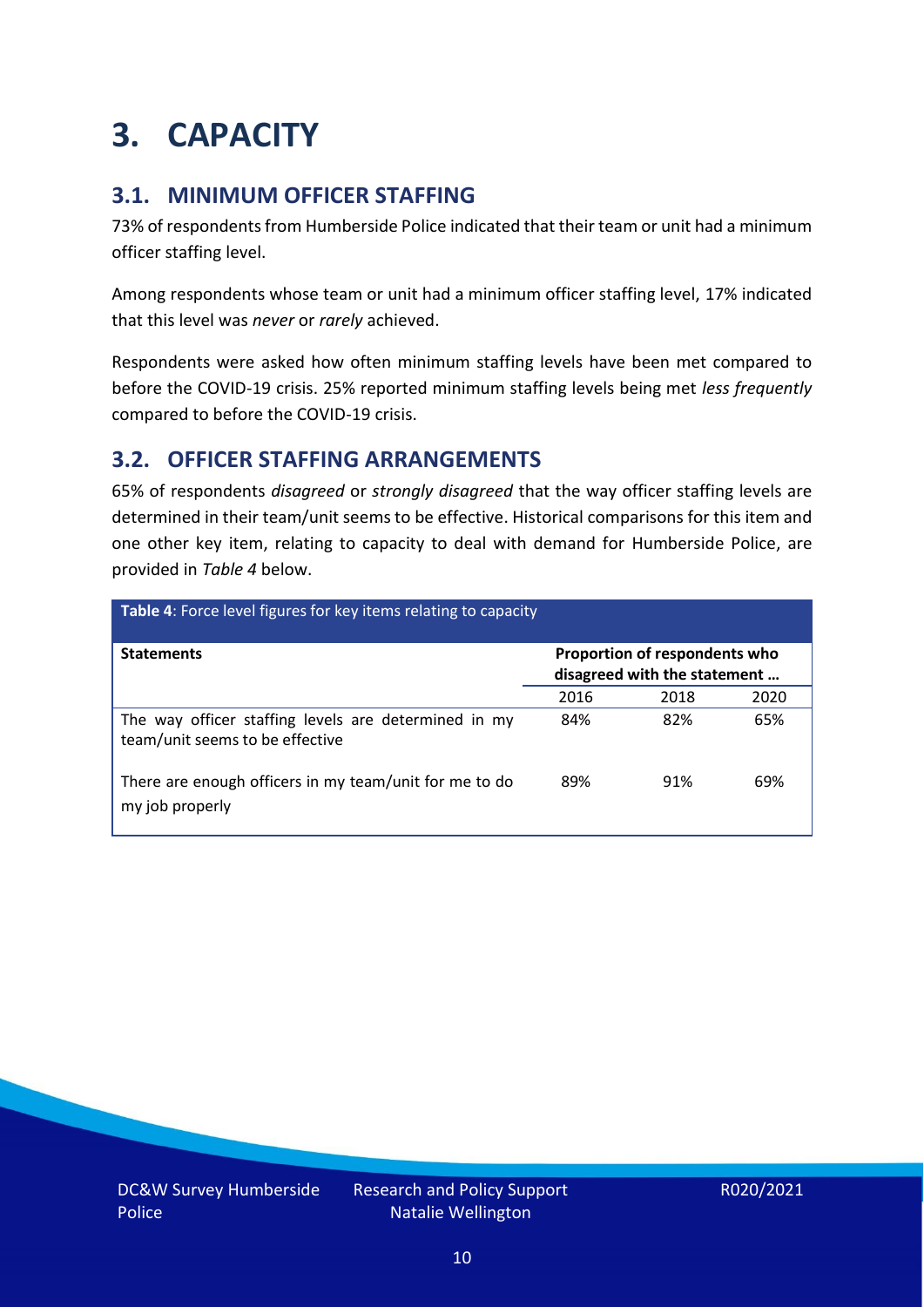### <span id="page-10-0"></span>**4. HEALTH AND WELLBEING**

### **4.1. OVERALL LIFE SATISFACTION AND WORTHWHILENESS**

Respondents were asked to rate their overall life satisfaction on a scale from 0 to 10, where 0 was *'Not at all satisfied'* and 10 was *'Completely satisfied'*. Furthermore, respondents were also asked to rate how worthwhile they feel the things they do in their life are on a scale from 0 to 10, where 0 was *'Not at all worthwhile'* and 10 was *'Completely worthwhile'.* These two items replicate the overall life satisfaction and overall worthwhileness questions posed within the Annual Population Survey by the Office for National Statistics (UK) and were included in the Demand, Capacity and Welfare Survey to enable benchmarking against the general population. vii

The average (mean) overall life satisfaction rating for the general population was 7 out of 10. The average (mean) rating for Humberside Police was 6 out of 10, with 23% of respondents reporting a low overall life satisfaction rating of *4* or *less*. These results can be compared to the national average of 6/10, with 23% of respondents reporting a low overall life satisfaction rating of *4* or *less*.

The average (mean) overall worthwhileness rating for the general population was 7 out of 10. The average (mean) rating for Humberside Police was 7 out of 10, with 20% of respondents reporting a low overall worthwhileness rating of *4* or *less*. These results can be compared to the national average of 7/10, with 18% of respondents reporting a low overall worthwhileness rating of *4* or *less*.

### **4.2. OVERALL PHYSICAL HEALTH**

Respondents were asked to rate their overall health on a scale from *very good* to *very poor*. An historical comparison for both national and local proportions for this item are in *Table 5* below.

| Table 5: Self-rated overall physical health |                       | 2016 | 2018 | 2020 |
|---------------------------------------------|-----------------------|------|------|------|
|                                             | Poor or very poor     | 17%  | 4%   | 9%   |
| Force-level figures                         | Neither good nor poor | 28%  | 16%  | 28%  |
|                                             | Good or very good     | 55%  | 80%  | 63%  |
|                                             | Poor or very poor     | 12%  | 7%   | 9%   |
| National figures                            | Neither good nor poor | 23%  | 17%  | 20%  |
|                                             | Good or very good     | 65%  | 77%  | 71%  |

DC&W Survey Humberside Police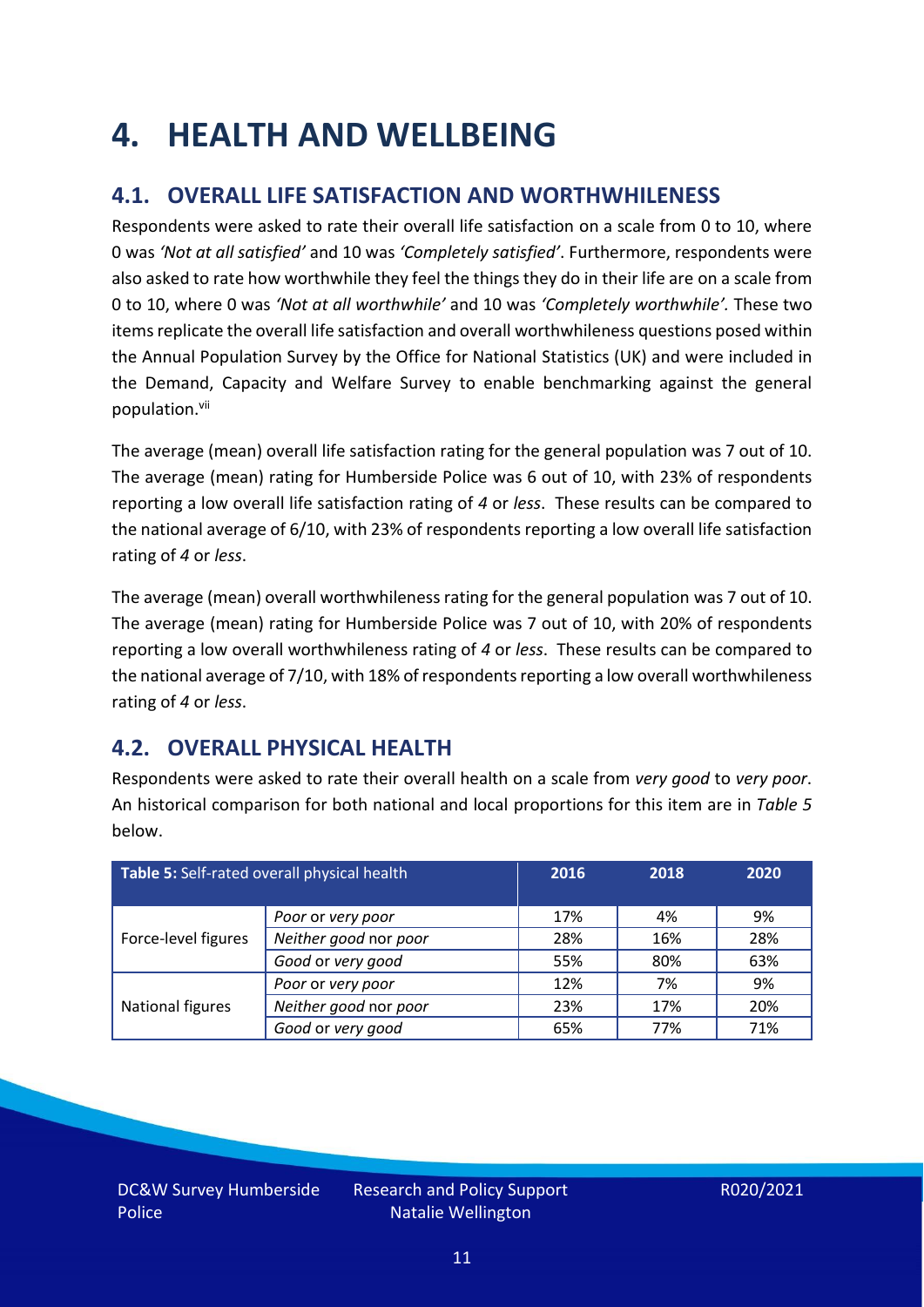#### **4.3. SINGLE-ITEM INDICATORS FOR MENTAL HEALTH**

#### **4.3.1. ANXIETY AND HAPPINESS**

Overall anxiety was measured using a single-item measure. Respondents were asked to rate how anxious they had felt the day before on a scale from 0 to 10, where 0 was *'Not at all anxious'* and 10 was *'Completely anxious'*. Overall happiness was also measured using a single-item measure and respondents were asked to rate how happy they had been the day before on a scale from 0 to 10, where 0 was *'Not at all happy'* and 10 was *'Completely happy'*. These items replicate the overall anxiety and overall happiness questions posed within the Annual Population Survey by the Office for National Statistics (UK) and were chosen to enable benchmarking against the general population.<sup>viii</sup>

The average (mean) overall anxiety rating for the general population was 4 out of 10, with 36% of respondents reporting a high overall anxiety rating of *6* or *more*. <sup>8</sup> The average (mean) rating for Humberside Police was 4 out of 10, with 34% of respondents reporting a high overall anxiety rating of *6* or *more*. These results can be compared to the national average of 4/10, with 35% of respondents reporting a high overall anxiety rating of *6* or *more*. 9

The average (mean) overall happiness rating for the general population was 7 out of 10. The average (mean) rating for Humberside Police was 6 out of 10, with 25% of respondents reporting a low overall happiness rating of *4* or *less*. These results can be compared to the national average of 6/10, with 25% of respondents reporting a low overall happiness rating of *4* or *less*.

#### **4.3.2. STRESS**

Work related stress was measured using a single-item measure. 42% of respondents from Humberside Police said that they viewed their job as *very* or *extremely stressful*.

This is *higher than* the proportion reported in the national sample (33%) and *lower than* the proportion reported by Humberside Police in 2018 (52%).

Stress outside of work was assessed using an adaptation of the work-related stress measure. 9% of respondents from Humberside Police said that they viewed their life outside of work as *very* or *extremely stressful*.

<sup>&</sup>lt;sup>8</sup> Please note that proportions for other wellbeing measures were not provided

 $9$  Overall scores for anxiety have been grouped and reported differently to life satisfaction, worthwhileness and happiness. The percentage of respondents scoring a high rating of *6* or *more* has been reported, as higher scores for anxiety are commonly associated with lower individual wellbeing. Whereas, the percentage of respondents scoring a very low rating of *4* or *less* has been reported for life satisfaction, worthwhileness and happiness, as lower scores on these measures are commonly associated with lower individual wellbeing.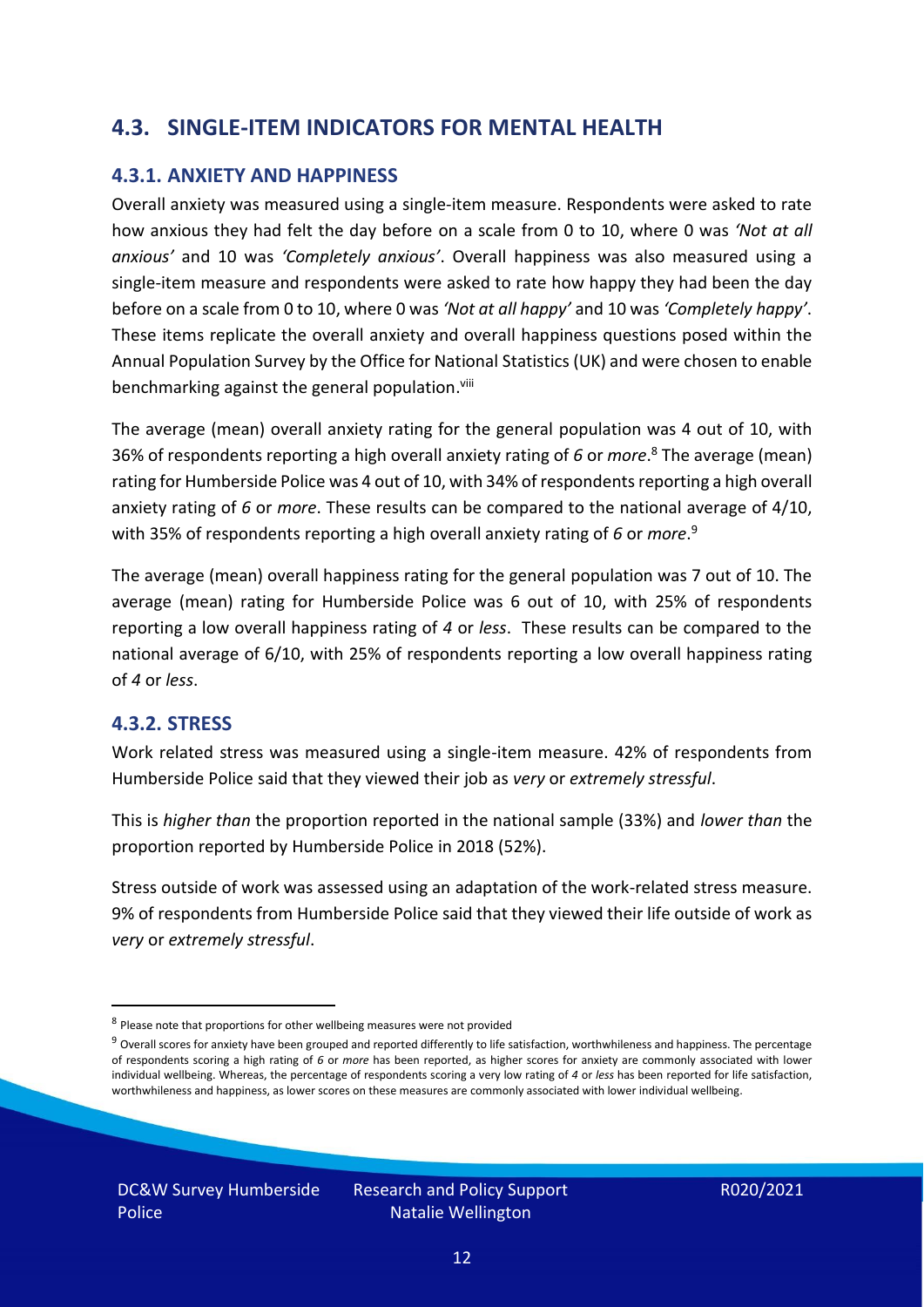#### **4.3.4. MENTAL HEALTH OVERVIEW**

A top-level broad overview of mental health and wellbeing was established using an item that asked respondents to indicate whether they had experienced feelings of stress, low mood, anxiety, or other difficulties with their health and wellbeing over the last 12 months. 85% of respondents from Humberside Police indicated that they had experienced feelings of stress, low mood, anxiety, or other difficulties with their health and wellbeing over the last 12 months; with 94% of these respondents also indicating that these feelings were caused by, or made worse by work.

#### **4.3.5. MENTAL WELLBEING**

Respondents' mental wellbeing was measured using the Short Warwick-Edinburgh Mental Wellbeing Scale,<sup>ix</sup> which asked them to rate their experience during the last two weeks for seven positively framed items. A metric score was calculated which indicated participants' overall wellbeing. The higher the score is, the better their overall wellbeing is thought to be.<sup>10</sup>

The metric score for Humberside Police is presented in *Table 6* below across years. This is also alongside the metric score for the national sample across years.

| <b>Table 6:</b> Average (mean) metric score for the Short Warwick-<br>Edinburgh Mental Wellbeing Scale | 2016 | 2018 | 2020 |
|--------------------------------------------------------------------------------------------------------|------|------|------|
| Force-level figures                                                                                    | 18   | 20   | 20   |
| National figures                                                                                       | 19   | 20   | 21   |

 $10$  The Short Warwick-Edinburgh Mental Wellbeing Scale was developed by the Universities of Warwick, Edinburgh and Leeds in conjunction with NHS Health Scotland (© University of Warwick, 2006).

DC&W Survey Humberside Police

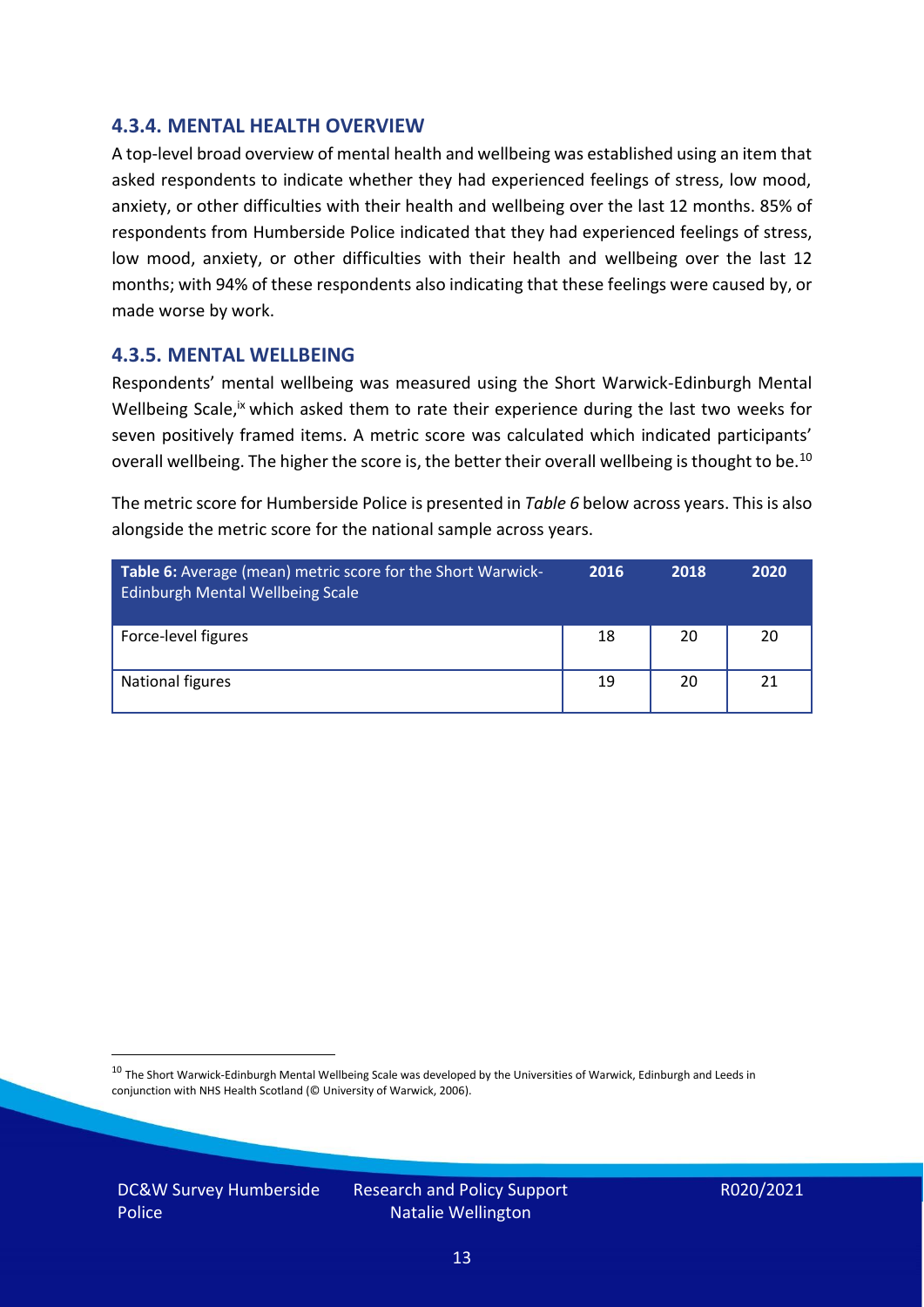# <span id="page-13-0"></span>**5. ABSENCE BEHAVIOUR**

### **5.1. ABSENCE**

41% of respondents from Humberside Police reported *one* or *more* days of sickness absence and 28% of respondents indicated that at least one day of their sickness absence was attributable to stress, depression, or anxiety.

The national proportion of respondents who had taken *one* or *more* days of sickness absence was 48% and 32% of respondents indicated that at least one day of their sickness absence was attributable to stress, depression, or anxiety.

#### **5.2. PRESENTEEISM AND LEAVEISM**

Presenteeism is the act of attending work while ill. This has been shown to be associated with subsequent health decline, particularly in relation to burnout, $x$  and can lead to elevated absenteeism.<sup>xi</sup> Moreover, evidence suggests that presenteeism can compound the effects of the initial illness and negatively influence job satisfaction, resulting in negative job attitudes and withdrawal from work.<sup>xii</sup>

Leaveism is a term to describe hidden sickness absence and work undertaken during rest periods. A core dimension of leaveism includes using allocated time off such as annual leave entitlements to take time off when they are in fact unwell. Findings for Humberside Police across years are presented in *Table 7* below.

| Table 7: Proportion of respondents reporting the<br>following absence behaviour once or more over the<br>previous 12 months |                             |     | 2018 | 2020 |
|-----------------------------------------------------------------------------------------------------------------------------|-----------------------------|-----|------|------|
| Presenteeism                                                                                                                | Due to Physical health      | 92% | 78%  | 57%  |
|                                                                                                                             | Due to Psychological health | 75% | 77%  | 72%  |
| <b>Using</b><br>annual leave to<br>time off due to<br>take                                                                  | Due to Physical health      | 62% | 40%  | 27%  |
| health                                                                                                                      | Due to Psychological health | 46% | 43%  | 43%  |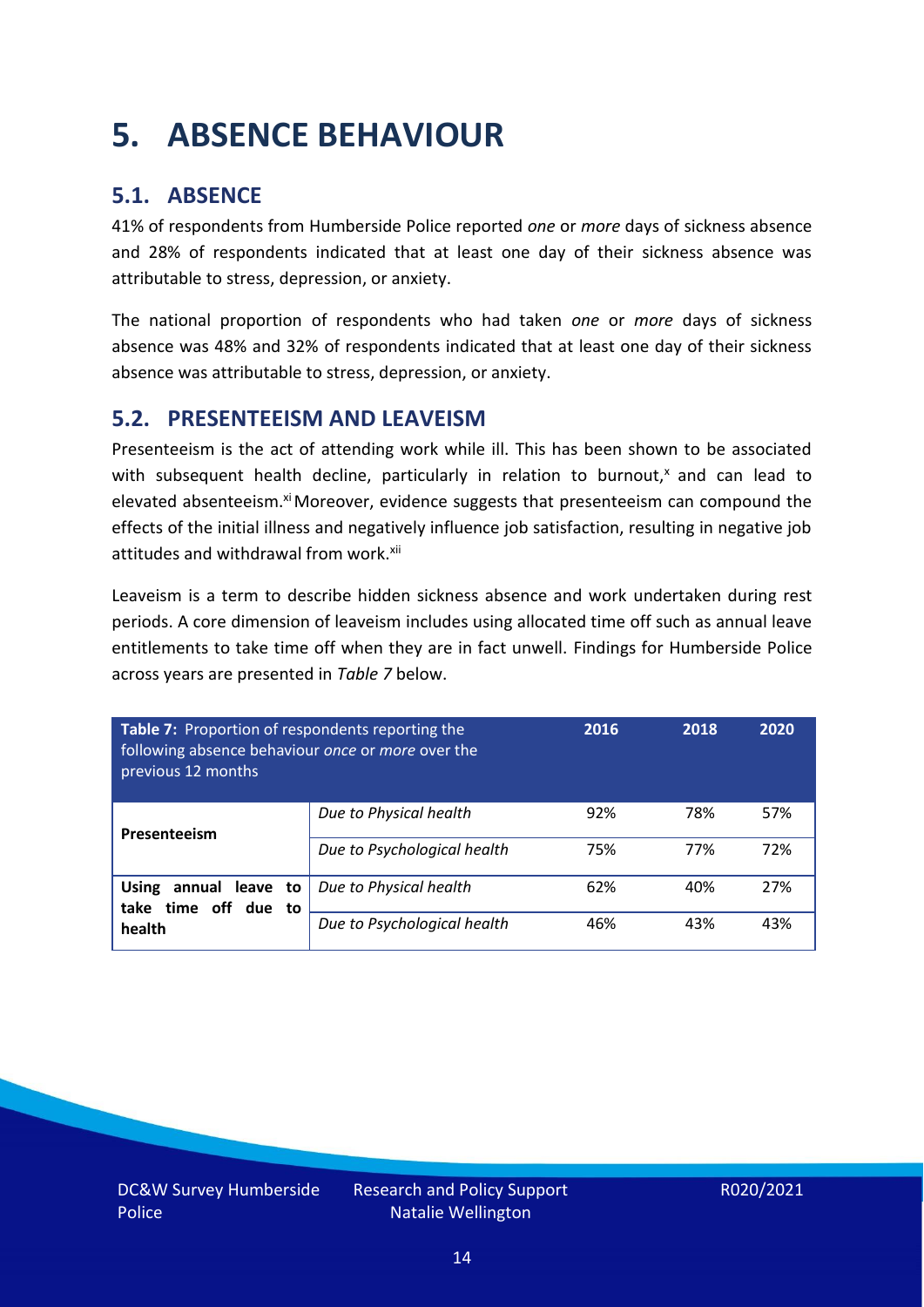# <span id="page-14-0"></span>**6. VIOLENCE AND PHYSICAL INJURIES**

### **6.1. VIOLENCE**

Verbal and physical violence was assessed using four questions regarding how often officers received verbal insults, verbal threats, spitting assaults, unarmed physical attacks, and attacks with a weapon from members of the public over the previous 12 months. Findings for Humberside Police are presented in *Table 8* below.

**Table 8**: Force level figures for frequency of verbal and physical violence from members of the public

| Type of violent victimisation                                                          | Proportion of respondents indicating frequency<br>of experience as at least once a week |      |      |
|----------------------------------------------------------------------------------------|-----------------------------------------------------------------------------------------|------|------|
|                                                                                        | 2016                                                                                    | 2018 | 2020 |
| Verbal insults (e.g. swearing, shouting, abuse)                                        | 54%                                                                                     | 34%  | 20%  |
| Verbal threats (e.g. threat of hitting, threat of<br>kicking)                          | 33%                                                                                     | 18%  | 15%  |
| Spitting assaults (i.e. being deliberately spat<br>$upon)$ <sup>11</sup>               | $\cdots$                                                                                | 2%   | 0%   |
| Unarmed physical attacks (e.g. struggling to get<br>free, wrestling, hitting, kicking) | 22%                                                                                     | 11%  | 8%   |
| Use of a deadly weapon (e.g. stick, bottle, axe,<br>firearm)                           | 2%                                                                                      | 4%   | 0%   |

### **6.2. INJURIES**

10% of Humberside Police respondents reported that they had suffered *one or more* injuries that required medical attention as a result of **work-related violence** in the last year.

This is *lower than* the proportion reporting *one or more* injuries as a result of **work-related violence** in the national sample (16%) and *lower than* the proportion reported by Humberside Police in 2018 (15%).

9% of Humberside Police respondents reported that they had suffered one or more injuries that required medical attention as a result of **work-related accidents** in the last year.

 $11$  Data on spitting assaults is not available for the year 2016 as the item was not included until the 2018 iteration of the survey.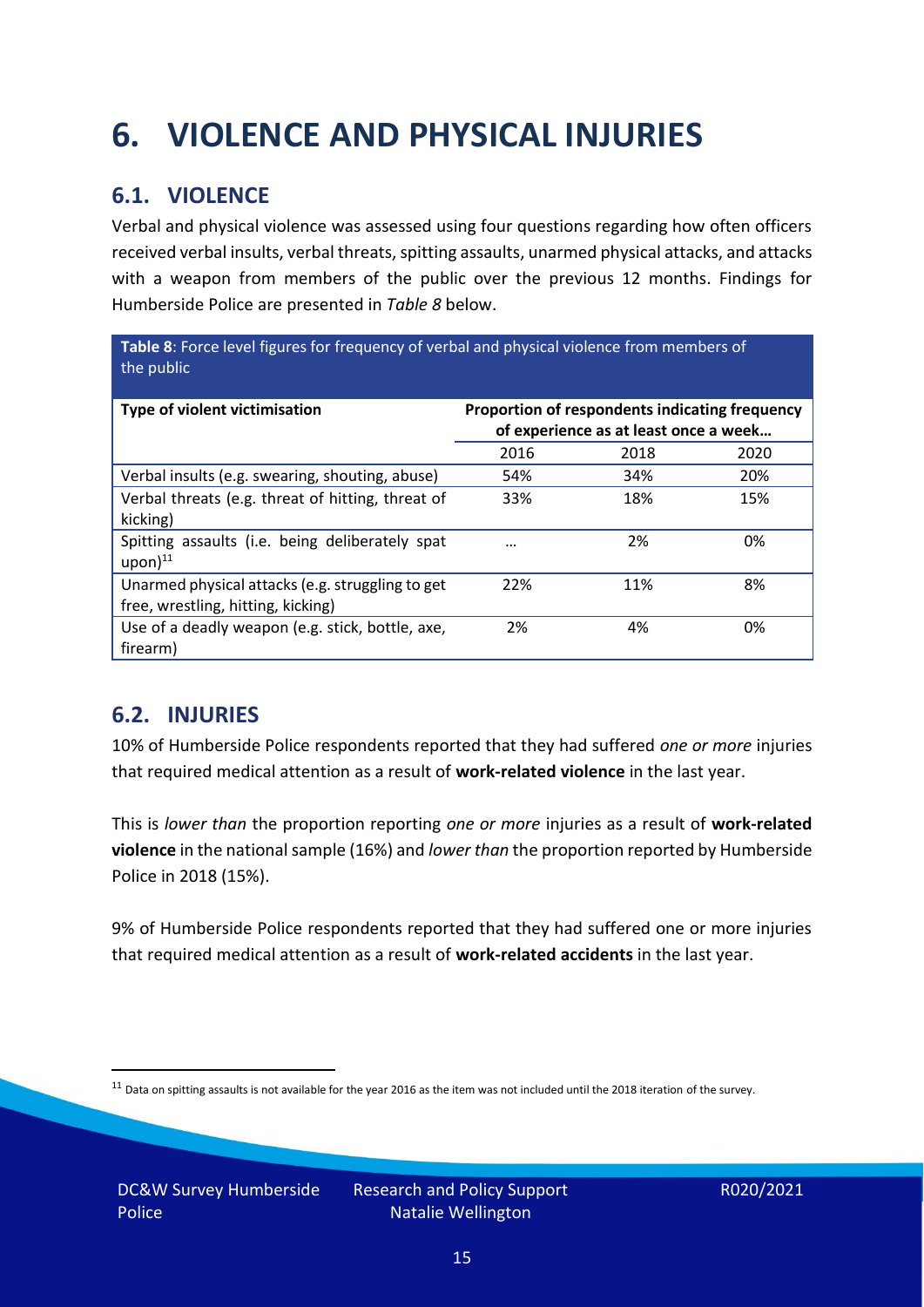This is *lower than* the proportion reporting *one or more* injuries as a result of **work-related accidents** in the national sample (11%) and *higher than* the proportion reported by Humberside Police in 2018 (6%).

DC&W Survey Humberside Police

Research and Policy Support Natalie Wellington

R020/2021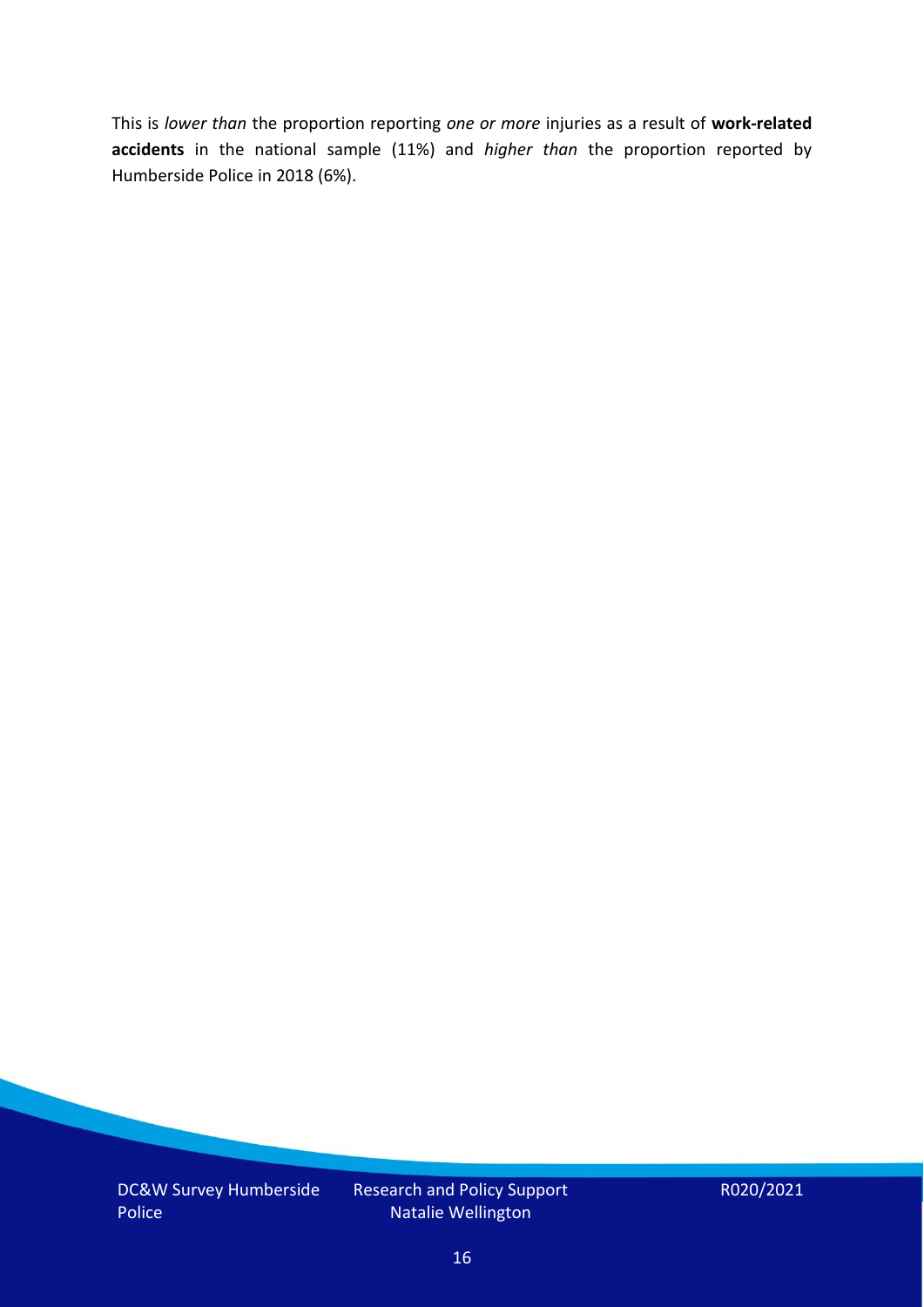# <span id="page-16-0"></span>**7. ORGANISATIONAL SUPPORT FOR MENTAL HEALTH AND WELLBEING**

### **7.1. DISCLOSURE**

Respondents who indicated that they had sought help for difficulties with mental health and wellbeing were presented with additional questions concerning disclosure to a line manager. 67% of respondents from Humberside Police, for whom it was applicable, reported that they had disclosed seeking mental health and wellbeing support to their line managers. This can be compared with 82% reported by Humberside Police in 2018.

#### **7.2. MENTAL HEALTH AND WELLBEING SUPPORT SERVICES**

Respondents were asked about mental health and wellbeing support services that are *reactive* (services that aim to help those that are already experiencing difficulties with their mental health and wellbeing), and *proactive* (services that aim to help people prevent difficulties with mental health and wellbeing from developing). Key findings for Humberside Police are displayed in the tables below, with *Table 9* displaying both national and local proportions.

**Table 9**: Proportion of respondents reporting that they are *aware* of reactive and proactive mental health and wellbeing support services that their force offers

| <b>Questions</b>                                           | Proportion of respondents |                  |  |
|------------------------------------------------------------|---------------------------|------------------|--|
|                                                            |                           |                  |  |
|                                                            | Force-level figures       | National figures |  |
| Reported being aware of reactive services that their force | 71%                       | 74%              |  |
| offers to support the mental health and wellbeing of its   |                           |                  |  |
| employees (e.g. counselling, helpline services, peer       |                           |                  |  |
| support groups etc.)                                       |                           |                  |  |
|                                                            |                           |                  |  |
| Reported being aware of proactive services that their      | 35%                       | 43%              |  |
| force offers to support the mental health and wellbeing    |                           |                  |  |
| of its employees (e.g. resilience training, mindfulness    |                           |                  |  |
| workshops, mental health awareness programmes etc.)        |                           |                  |  |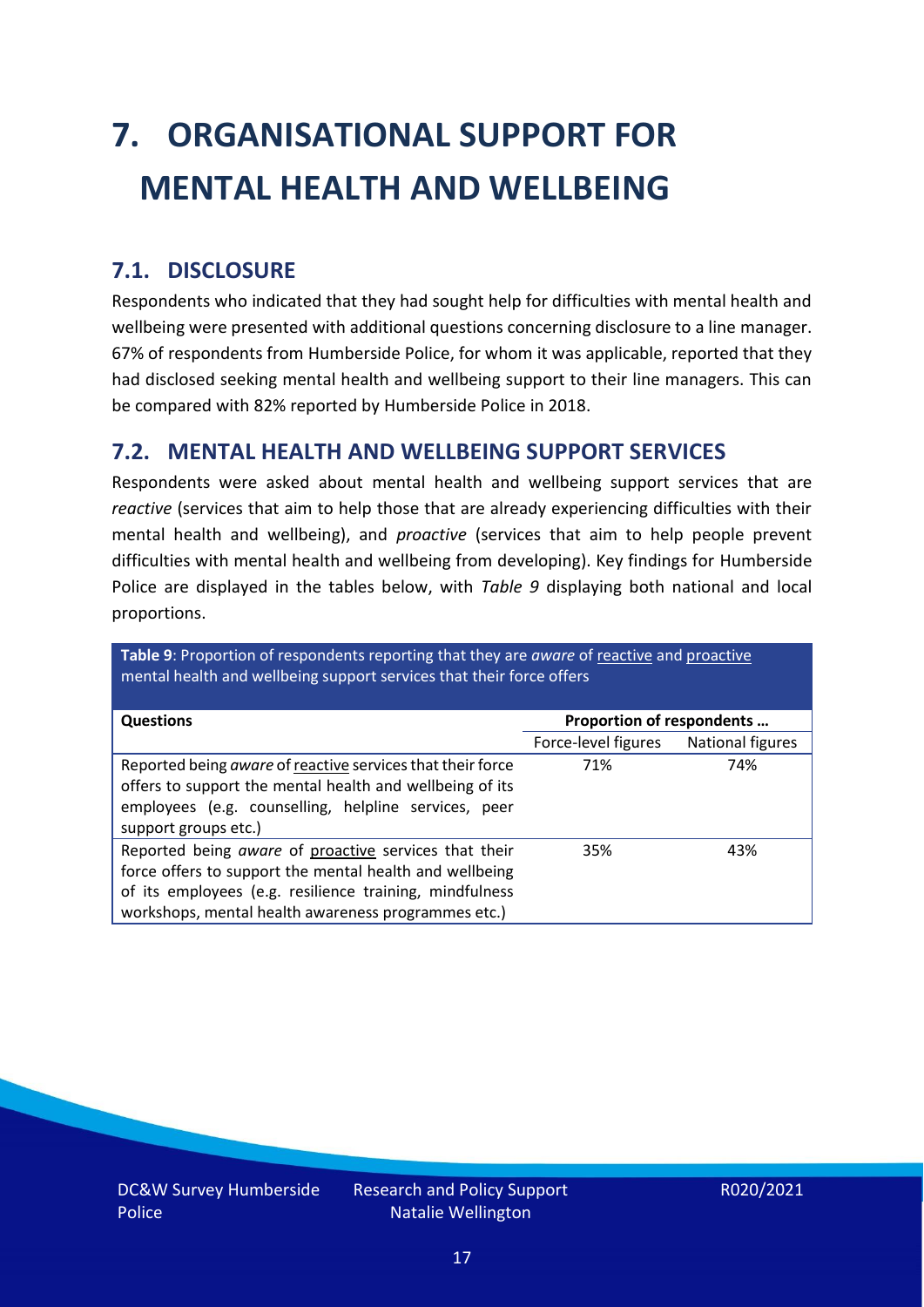### <span id="page-17-0"></span>**8. COVID-19 CRISIS**

Questions about the COVID-19 crisis have been included in this year's survey to help to better understand the impacts of working within the police service during this period. This section of the report specifically focusses on the personal impact of the COVID-19 crisis on officers, whilst organisational impacts have been reported at contextually appropriate points throughout the report.<sup>12</sup>

Respondents were asked whether they think they have or have had COVID-19. Comparisons for both national and local proportions are shown in *Table 10* below.

| Table 10: Proportion of respondents reporting whether<br>they have or have had COVID-19 | <b>Force-level</b><br>figures | <b>National</b><br>figures |
|-----------------------------------------------------------------------------------------|-------------------------------|----------------------------|
| Yes, confirmed by a positive antigen or antibody test                                   | 3%                            | 3%                         |
| Yes, based on strong personal suspicion or medical advice                               | 16%                           | 23%                        |
| No                                                                                      | 54%                           | 47%                        |
| Unsure                                                                                  | 27%                           | 27%                        |

29% of respondents from Humberside Police said that they were *very* or *extremely worried* about the impact that the COVID-19 crisis will have on them personally. This can be compared to the national sample, where 22% said that they were *very* or *extremely worried* about the impact that the COVID-19 crisis will have on them personally.

Respondents from Humberside Police were asked about their concern over the issues displayed in *Table 11* below (national and local proportions are shown).

| Table 11: Proportion of respondents reporting that they were very or extremely concerned over the<br>following |                           |                 |
|----------------------------------------------------------------------------------------------------------------|---------------------------|-----------------|
| <b>Statements</b>                                                                                              | Proportion of respondents |                 |
|                                                                                                                | Force-level               | <b>National</b> |
|                                                                                                                | figures                   | figures         |
| Becoming unwell with COVID-19 due to having close contact with                                                 | 33%                       | 34%             |
| someone who has COVID-19 in the line of duty                                                                   |                           |                 |
| Becoming unwell with COVID-19 due to being assaulted by someone                                                | 21%                       | 23%             |
| who has COVID-19 in the line of duty                                                                           |                           |                 |
| Having adequate access to COVID-19 testing (antigen                                                            | 34%                       | 37%             |
| and/or antibody diagnostic testing)                                                                            |                           |                 |
| Enforcing the lockdown restrictions                                                                            | 22%                       | 25%             |

<sup>12</sup> For more information please see the introduction to this report on page 3.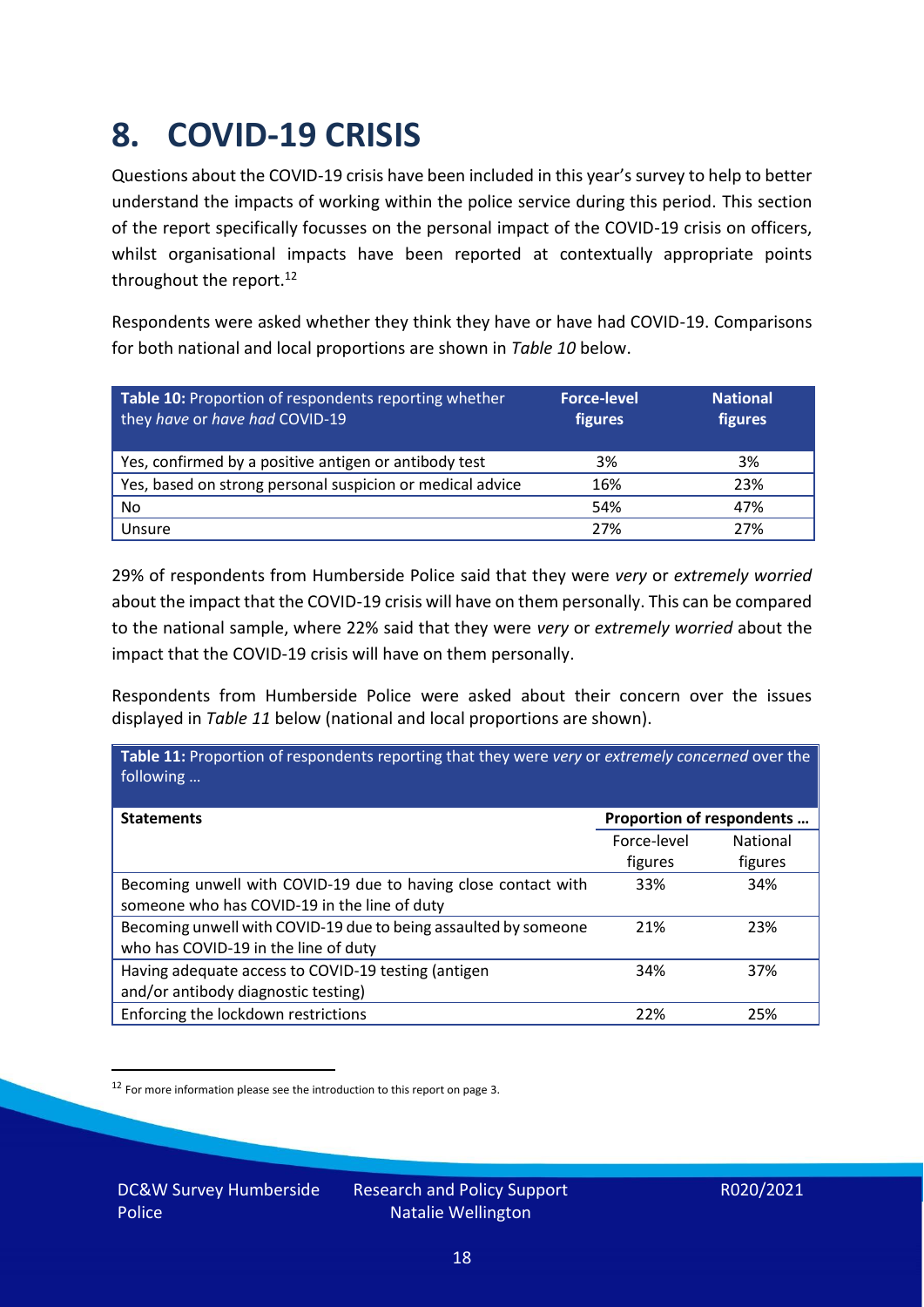Furthermore, 29% of respondents from Humberside Police reported that they *disagreed* or *strongly disagreed* that they have all the equipment they personally need to protect them from COVID-19 whilst at work. This can be compared to the national sample, where 39% reported that they *disagreed* or *strongly disagreed* that they have all the equipment they personally need to protect them from COVID-19 whilst at work.

DC&W Survey Humberside Police

Research and Policy Support Natalie Wellington

R020/2021